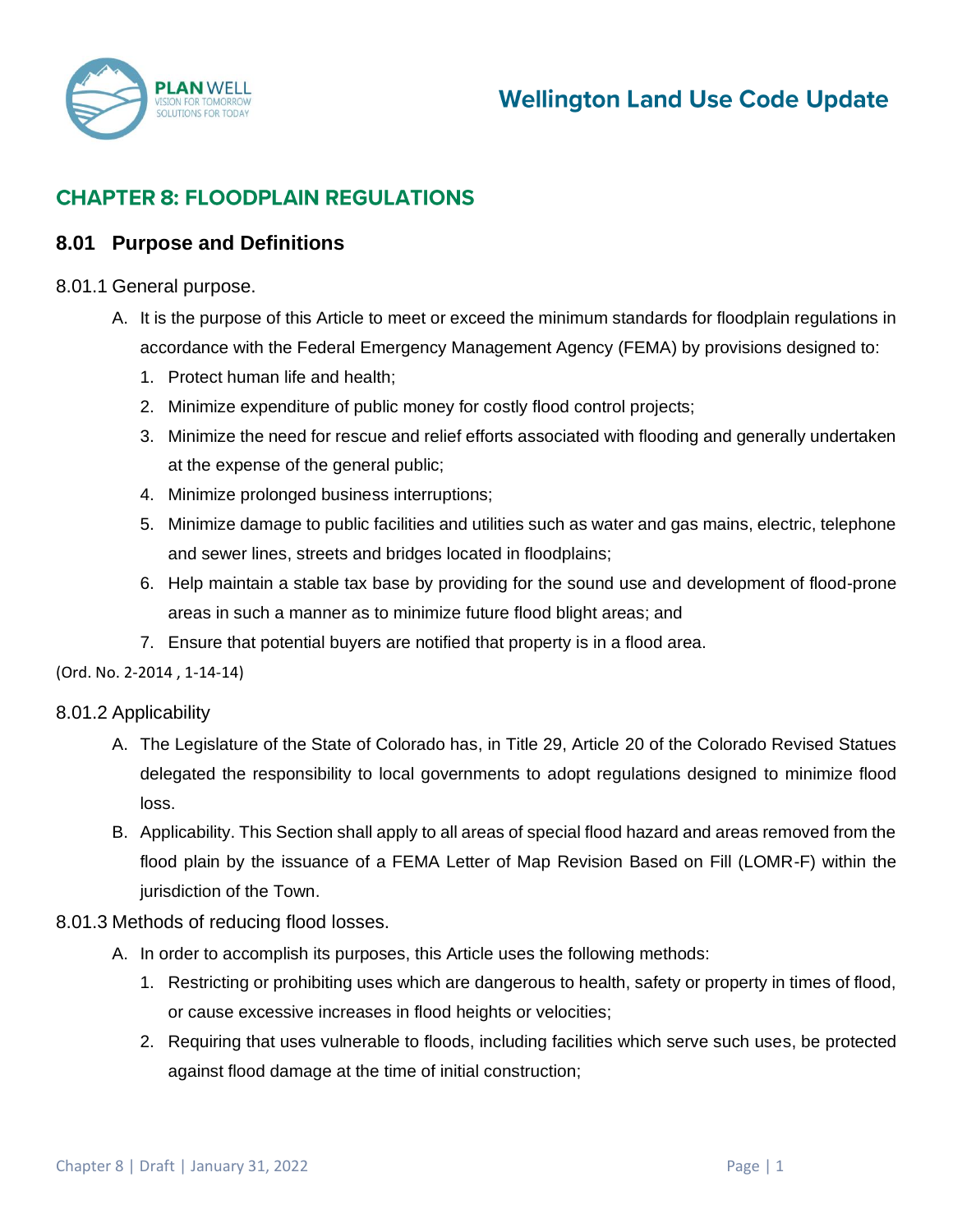- 3. Controlling the alteration of natural floodplains, stream channels and natural protective barriers which are involved in the accommodation of floodwaters;
- 4. Controlling filling, grading, dredging and other development which may increase flood damage; and
- 5. Preventing or regulating the construction of flood barriers which will unnaturally divert floodwaters or which may increase flood hazards to other lands.

### 8.01.4 Definitions.

Unless specifically defined below, words or phrases used in this article shall be interpreted so as to give them the meaning they have in common usage and to give this article its most reasonable application:

*Alluvial fan flooding* means flooding occurring on the surface of an alluvial fan or similar landform which originates at the apex and is characterized by high-velocity flows; active processes of erosion, sediment transport and deposition; and unpredictable flow paths.

*Apex* means a point on an alluvial fan or similar landform below which the flow path of the major stream that formed the fan becomes unpredictable and alluvial fan flooding can occur.

*Area of shallow flooding* means a designated AO, AH or VO zone on the community's Flood Insurance Rate Map (FIRM) with a one-percent chance or greater annual chance of flooding to an average depth of one (1) to three (3) feet where a clearly defined channel does not exist, where the path of flooding is unpredictable and where velocity flow may be evident. Such flooding is characterized by ponding or sheet flow.

*Area of special flood hazard* means the land in the floodplain within the community subject to a onepercent or greater chance of flooding in any given year. The area may be designated as Zone A on the Flood Hazard Boundary Map (FHBM). After detailed ratemaking has been completed in preparation for publication of the FIRM, Zone A usually is refined into Zones A, AE, AH, AO, A1-99, VO, V1-30, VE or V.

*Base flood* means the flood having a one-percent chance of being equaled or exceeded in any given year.

*Basement* means any area of the building having its floor sub-grade (below ground level) on all sides.

*Critical feature* means an integral and readily identifiable part of a flood protection system, without which the flood protection provided by the entire system would be compromised.

*Development* means any man-made change in improved and unimproved real estate, including but not limited to buildings or other structures, mining, dredging, filling, grading, paving, excavation or drilling operations or storage of equipment or materials.

Chapter 8 | Draft | January 31, 2022 Page | 2 *Elevated building* means a non-basement building: (i) built, in the case of a building in Zones A, AE, AH, AO, A1-30, A99, B, C, D and X, to have the top of the elevated floor or, in the case of a building in Zones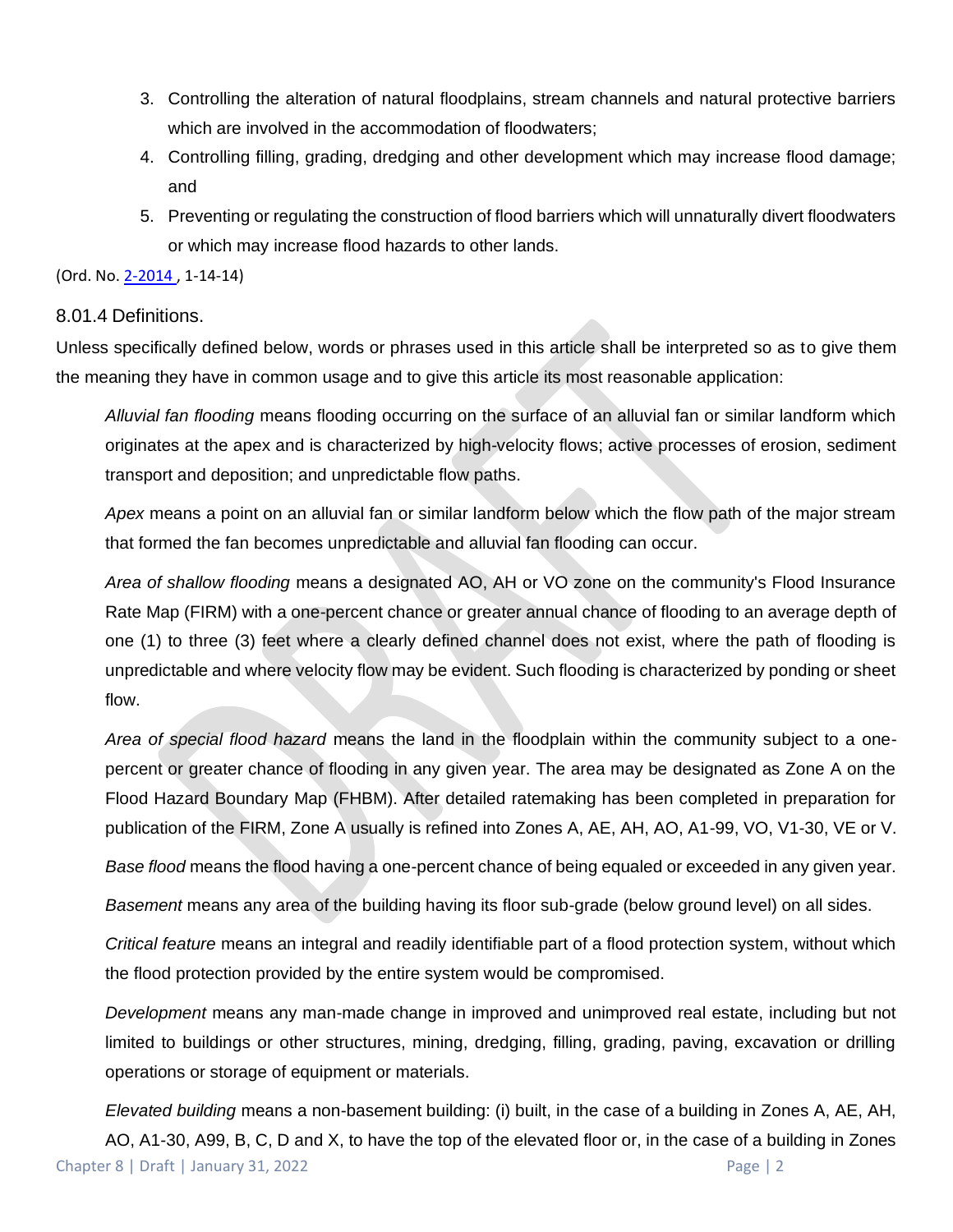V1-30, VE or V, to have the bottom of the lowest horizontal structure member of the elevated floor elevated above the ground level by means of pilings, columns (posts and piers), or shear walls parallel to the floor of the water; and (ii) adequately anchored so as not to impair the structural integrity of the building during a flood of up to the magnitude of the base flood. In the case of Zones A, AE, AH, AO, A1-30, A99, B, C, D and X, elevated building also includes a building elevated by means of fill or solid foundation perimeter walls with openings sufficient to facilitate the unimpeded movement of floodwaters. In the case of Zones V1-30, VE or V, elevated building also includes a building otherwise meeting the definition of elevated building, even though the lower area is enclosed by means of breakaway walls if the breakaway walls met the standards of Section 60.3(e)(5) of the National Flood Insurance Program regulations.

*Existing construction* means, for the purposes of determining rates, structures for which the "start of construction" commenced before the effective date of the FIRM or before January 1, 1975, for FIRMs effective before that date. Existing construction may also be referred to as existing structures.

*Existing manufactured home park or subdivision* means a manufactured home park or subdivision for which the construction of facilities for servicing the lots on which the manufactured homes are to be affixed (including, at a minimum, the installation of utilities, the construction of streets and either final site grading or the pouring of concrete pads) is completed before the effective date of the floodplain management regulations adopted by a community.

*Expansion to an existing manufactured home park or subdivision* means the preparation of additional sites by the construction of facilities for servicing the lots on which the manufactured homes are to be affixed (including the installation of utilities, the construction of streets and either final site grading or the pouring of concrete pads).

*Flood or flooding* means a general and temporary condition of partial or complete inundation of normally dry land areas from:

- a. The overflow of inland or tidal waters, and/or
- b. The unusual and rapid accumulation or runoff of surface waters from any source.

*Flood Insurance Rate Map or FIRM* means an official map of the community on which the Federal Emergency Management Agency has delineated both the areas of special flood hazards and the risk premium zones applicable to the community.

*Flood insurance study* means the official report provided by the Federal Emergency Management Agency. The report contains flood profiles and water surface elevation of the base flood, as well as the Flood Boundary-Floodway Map.

*Floodplain or flood-prone area* means any land area susceptible to being inundated by water from any source (see definition of flooding).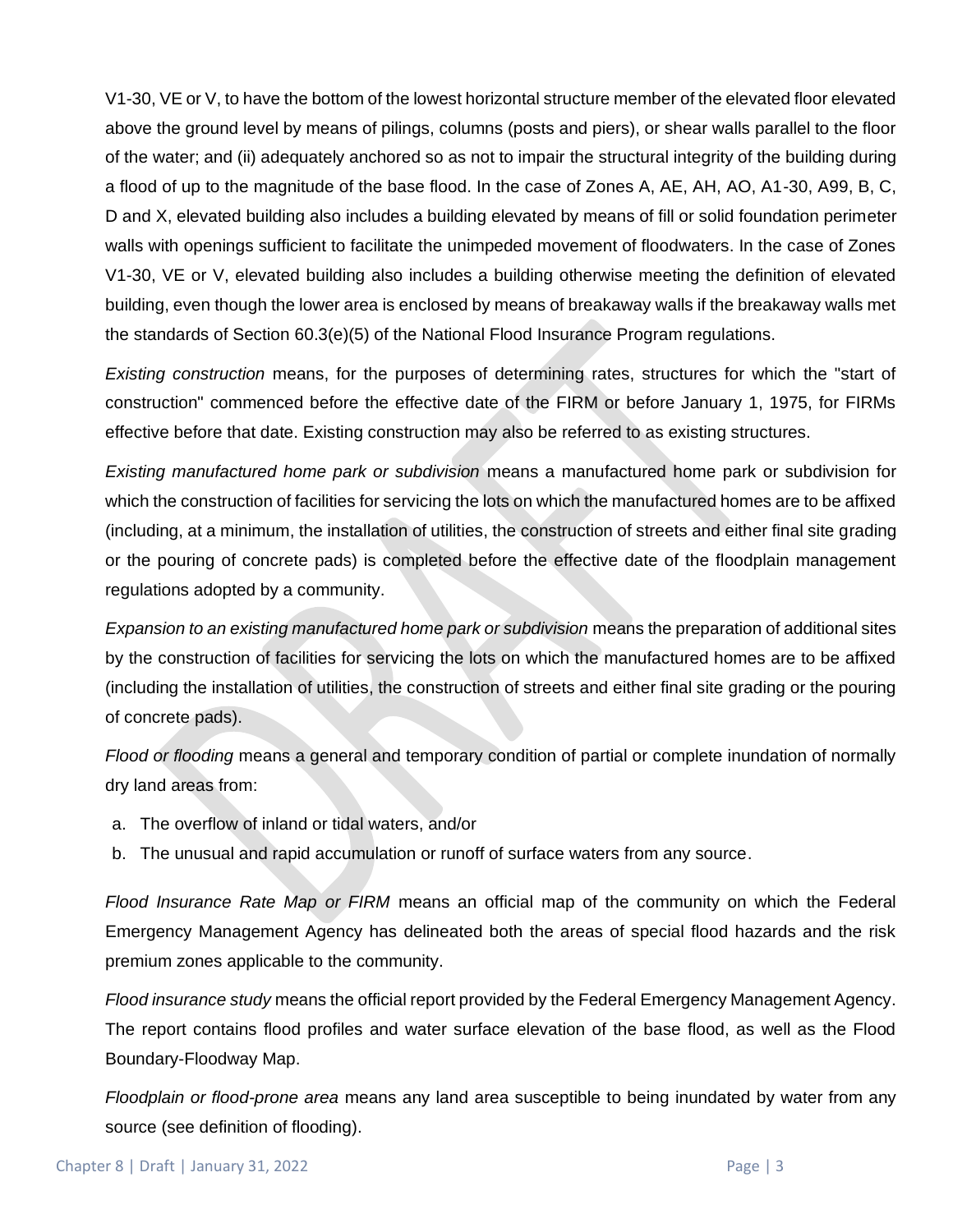*Flood protection system* means those physical structural works for which funds have been authorized, appropriated and expended and which have been constructed specifically to modify flooding in order to reduce the extent of the areas within a community subject to a special flood hazard and the extent of the depths of associated flooding. Such a system typically includes hurricane tidal barriers, dams, reservoirs, levees or dikes. These specialized flood modifying works are those constructed in conformance with sound engineering standards.

*Floodplain management* means the operation of an overall program of corrective and preventive measures for reducing flood damage, including but not limited to emergency preparedness plans, flood control works and floodplain management regulations.

Floodplain management regulations means this Chapter, Chapter 17 of this Code, building codes, health regulations, special purpose ordinances (such as a floodplain ordinance, grading ordinance and erosion control ordinance) and other applications of police power. The term describes such state or local regulations, in any combination thereof, which provide standards for the purpose of flood damage prevention and reduction.

*Flood-proofing* means any combination of structural and nonstructural additions, changes or adjustments to structures which reduce or eliminate flood damage to real estate or improved real property, water and sanitary facilities, structures and their contents.

*Floodway (regulatory floodway)* means the channel of a river or other watercourse and the adjacent land areas that must be reserved in order to discharge the base flood without cumulatively increasing the water surface elevation more than a designated height.

*Functionally dependent use* means a use which cannot perform its intended purpose unless it is located or carried out in close proximity to water. The term includes only docking facilities, port facilities that are necessary for the loading and unloading of cargo or passengers and ship building and ship repair facilities, but does not include long-term storage or related manufacturing facilities.

*Highest adjacent grade* means the highest natural elevation of the ground surface prior to construction next to the proposed walls of a structure.

*Historic structure* means any structure that is:

- a. Listed individually in the National Register of Historic Places (a listing maintained by the Department of the Interior) or preliminarily determined by the Secretary of the Interior as meeting the requirements for individual listing on the National Register;
- b. Certified or preliminarily determined by the Secretary of the Interior as contributing to the historical significance of a registered historic district or a district preliminarily determined by the Secretary to qualify as a registered historic district;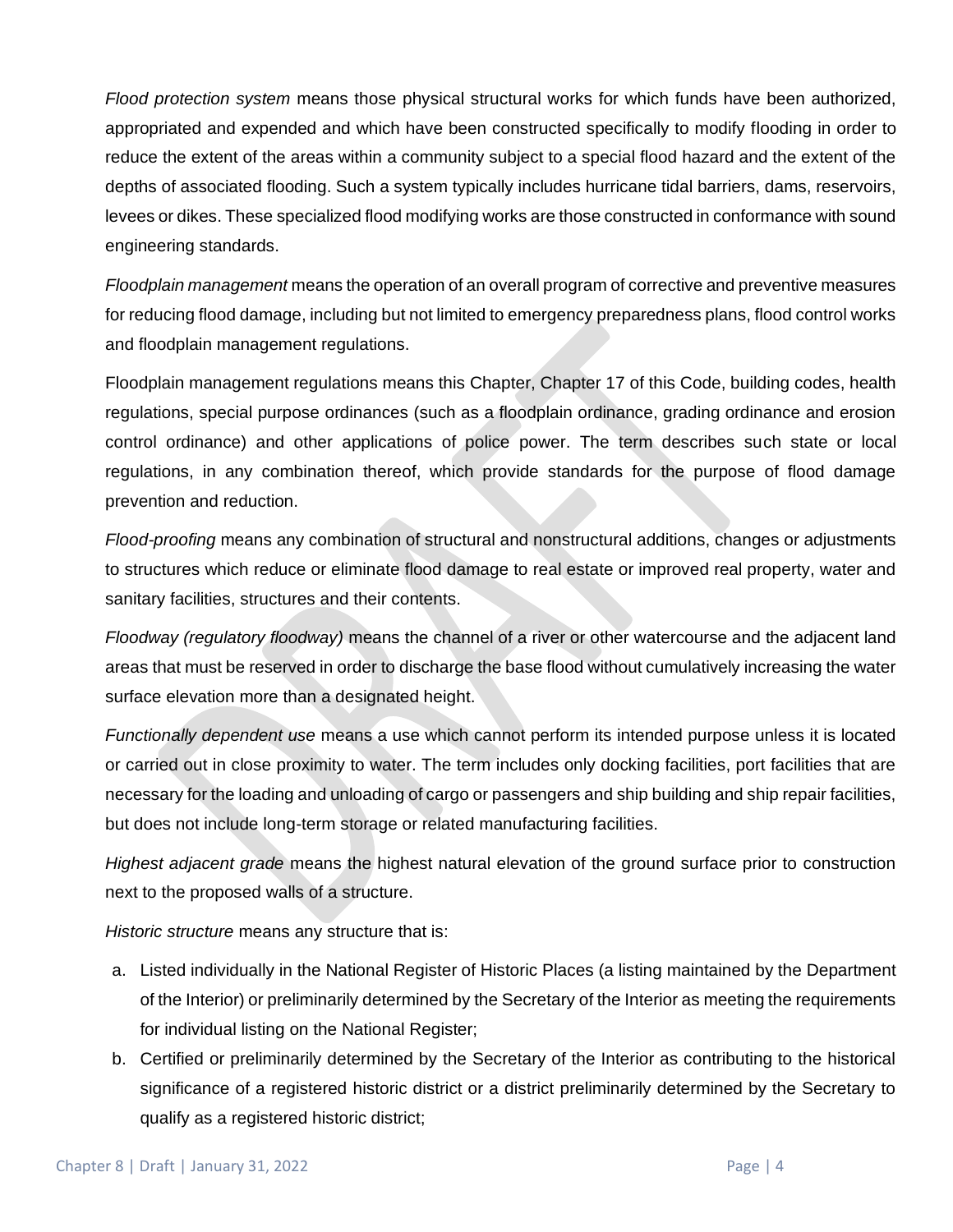- c. Individually listed on a state inventory of historic places in states with historic preservation programs which have been approved by the Secretary of the Interior; or
- d. Individually listed on a local inventory of historic places in communities with historic preservation programs that have been certified either:
	- i. By an approved state program as determined by the Secretary of the Interior; or
	- ii. Directly by the Secretary of the Interior in states without approved programs.

*Levee* means a man-made structure, usually an earthen embankment, designed and constructed in accordance with sound engineering practices to contain, control or divert the flow of water so as to provide protection from temporary flooding.

*Levee system* means a flood protection system which consists of a levee or levees and associated structures, such as closure and drainage devices, which are constructed and operated in accordance with sound engineering practices.

*Lowest floor* means the lowest floor of the lowest enclosed area (including basement). An unfinished or flood-resistant enclosure, usable solely for parking of vehicles, building access or storage, in an area other than a basement area is not considered a building's lowest floor, provided that such enclosure is not built so as to render the structure in violation of the applicable nonelevation design requirement of Section 60.3 of the National Flood Insurance Program regulations.

*Manufactured home* means a structure, transportable in one (1) or more sections, which is built on a permanent chassis and is designed for use with or without a permanent foundation when connected to the required utilities. The term manufactured home does not include a recreational vehicle.

*Manufactured home park or subdivision* means a parcel (or contiguous parcels) of land divided into two (2) or more manufactured home lots for rent or sale.

*Mean sea level* means, for purposes of the National Flood Insurance Program, the National Geodetic Vertical Datum (NGVD) of 1929 or other datum, to which base flood elevations shown on a community's Flood Insurance Rate Map are referenced.

*New construction* means, for the purpose of determining insurance rates, structures for which the start of construction commenced on or after the effective date of an initial FIRM or after December 31, 1974, whichever is later, and includes any subsequent improvements to such structures. For flood-plain management purposes, new construction means structures for which the start of construction commenced on or after the effective date of a floodplain management regulation adopted by the community and includes any subsequent improvements to such structures.

*New manufactured home park or subdivision* means a manufactured home park or subdivision for which the construction of facilities for servicing the lots on which the manufactured homes are to be affixed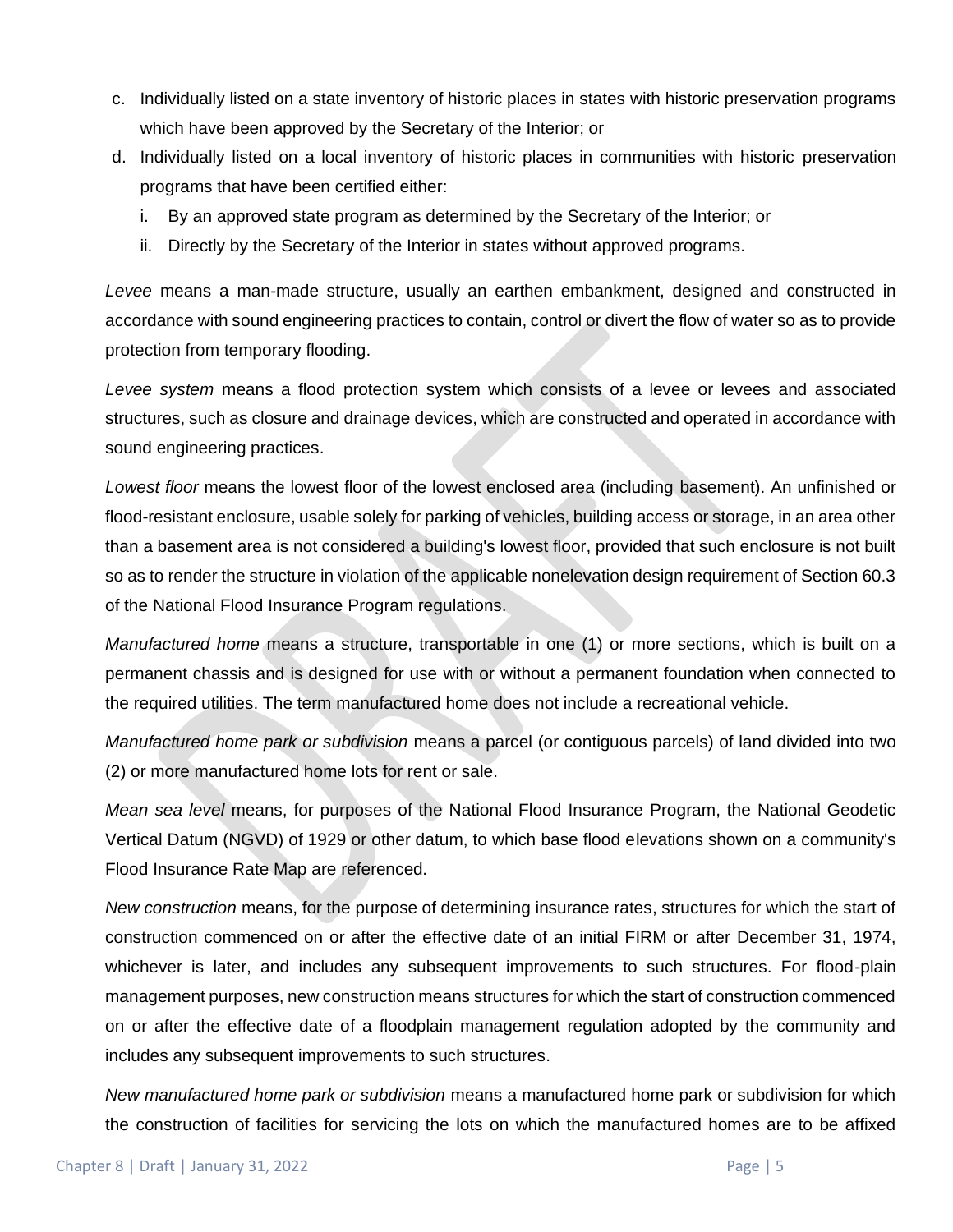(including at a minimum the installation of utilities, the construction of streets and either final site grading or the pouring of concrete pads) is completed on or after the effective date of floodplain management regulations adopted by the community.

*Recreational vehicle* means a vehicle which is:

- a. Built on a single chassis;
- b. Four hundred (400) square feet or less when measured at the largest horizontal projections;
- c. Designed to be self-propelled or permanently towable by a light-duty truck; and
- d. Designed primarily not for use as a permanent dwelling but as temporary living quarters for recreational, camping, travel or seasonal use.

*Start of construction* (for other than new construction or substantial improvements under the Coastal Barrier Resources Act [Pub. L. 97-348]) includes substantial improvement and means the date the building permit was issued, provided that the actual start of construction, repair, reconstruction, rehabilitation, addition, placement or other improvement was within one hundred eighty (180) days of the permit date. The actual start means either the first placement of permanent construction of a structure on a site, such as the pouring of slab or footings, the installation of piles, the construction of columns or any work beyond the stage of excavation, or the placement of a manufactured home on a foundation. Permanent construction does not include land preparation, such as clearing, grading and filling; nor does it include the installation of streets and/or walkways; nor does it include excavation for a basement, footings, piers or foundations or the erection of temporary forms; nor does it include the installation on the property of accessory buildings, such as garages or sheds not occupied as dwelling units or not part of the main structure. For a substantial improvement, the actual start of construction means the first alteration of any wall, ceiling, floor or other structural part of a building, whether or not that alteration affects the external dimensions of the building.

*Structural damage* means damage of any origin sustained by a structure whereby the cost of restoring the structure to its before-damaged condition would equal or exceed fifty percent (50%) of the market value of the structure before the damage occurred.

*Structure* means a walled and roofed building, including a gas or liquid storage tank, that is principally above ground, as well as a manufactured home.

*Substantial improvement* means any reconstruction, rehabilitation, addition or other improvement of a structure, the cost of which equals or exceeds fifty percent (50%) of the market value of the structure before start of construction of the improvement. This includes structures which have incurred substantial damage, regardless of the actual repair work performed. The term does not, however, include either: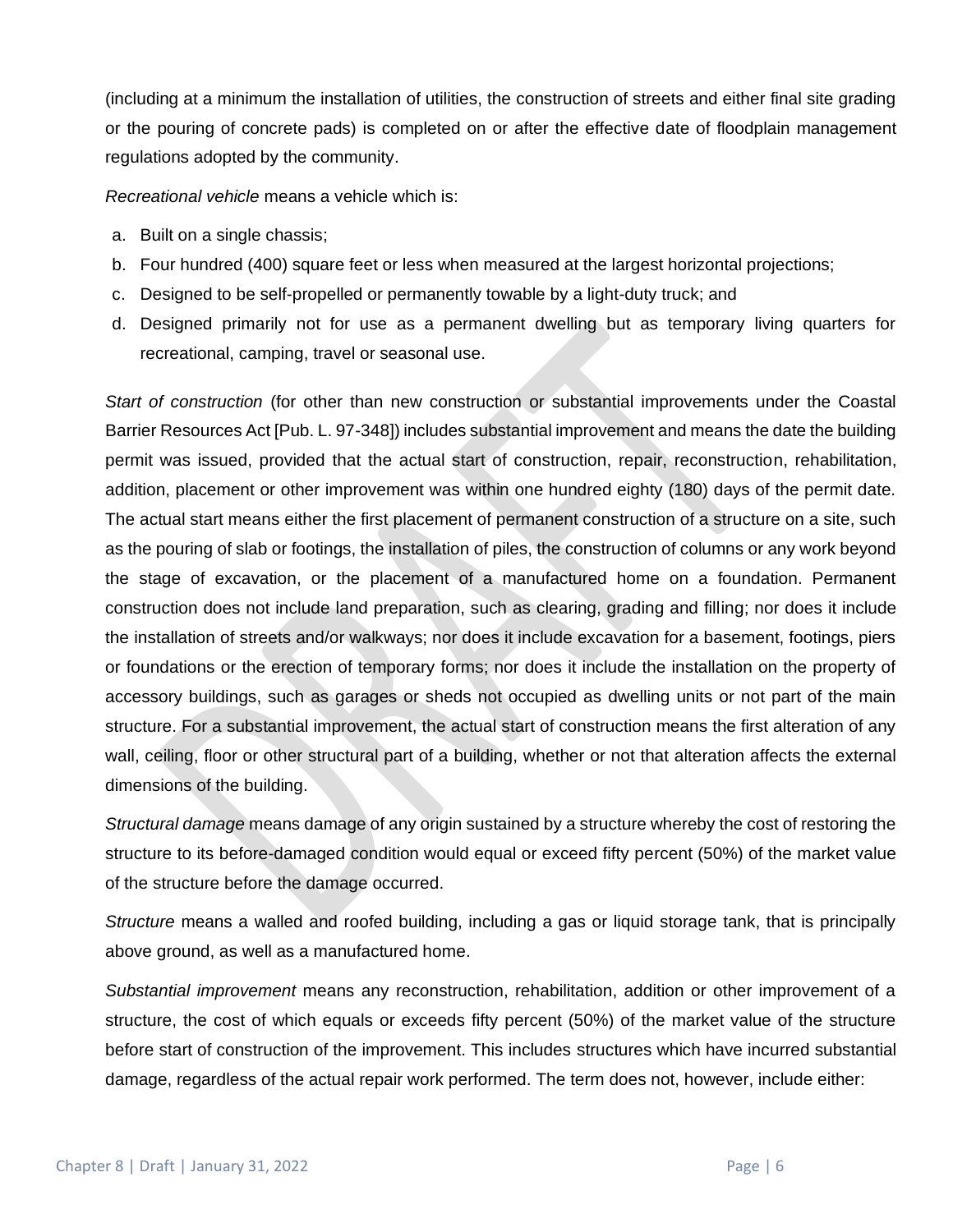- a. Any project for improvement of a structure to correct existing violations of state or local health, sanitary or safety code specifications which have been identified by the Code Enforcement Officer and which are the minimum necessary conditions; or
- b. Any alteration of a historic structure, provided that the alteration will not preclude the structure's continued designation as a historic structure.

*Variance* means a grant of relief to a person from the requirements of this Article when specific enforcement would result in unnecessary hardship. A variance, therefore, permits construction or development in a manner otherwise prohibited by this Article. (For full requirements, see Section 60.6 of the National Flood Insurance Program regulations.)

*Violation* means the failure of a structure or other development to be fully compliant with the community's floodplain management regulations. A structure or other development without the elevation certificate, other certifications or other evidence of compliance required in Section 60.3(b)(5), (c)(4), (c)(10), (d)(3), (e)(2), (e)(4) or (e)(5) of the National Flood Insurance Program regulations is presumed to be in violation until such time as that documentation is provided.

*Water surface elevation* means the height, in relation to the National Geodetic Vertical Datum (NGVD) of 1929 (or other datum, where specified), of floods of various magnitudes and frequencies in the floodplains of coastal or riverine areas.

(Ord. No[. 2-2014 ,](http://newords.municode.com/readordinance.aspx?ordinanceid=823163&datasource=ordbank) 1-14-14)

# **8.02 General Provisions**

8.02.1 Basis for establishing areas of special flood hazard.

The areas of special flood hazard established by the Federal Emergency Management Agency in a scientific and engineering report entitled "The Flood Insurance Study for Larimer County, Colorado, and Incorporated Areas," dated February 6, 2013, with accompanying Flood Insurance Rate Maps and Flood Boundary-Floodway Maps (FIRM and FBFM), and any revisions thereto, are hereby adopted by reference and declared to be a part of this Article. The Flood Study and FIRM is on file at the Town Hall.

(Ord. No[. 2-2014 ,](http://newords.municode.com/readordinance.aspx?ordinanceid=823163&datasource=ordbank) 1-14-14)

#### 8.02.2 Compliance.

No structure or land shall hereafter be constructed, located, extended, converted or altered without full compliance with the terms of this Article and other applicable regulations.

(Ord. No[. 2-2014 ,](http://newords.municode.com/readordinance.aspx?ordinanceid=823163&datasource=ordbank) 1-14-14)

8.02.3 Sec. 16-10-140. - Abrogation and greater restrictions.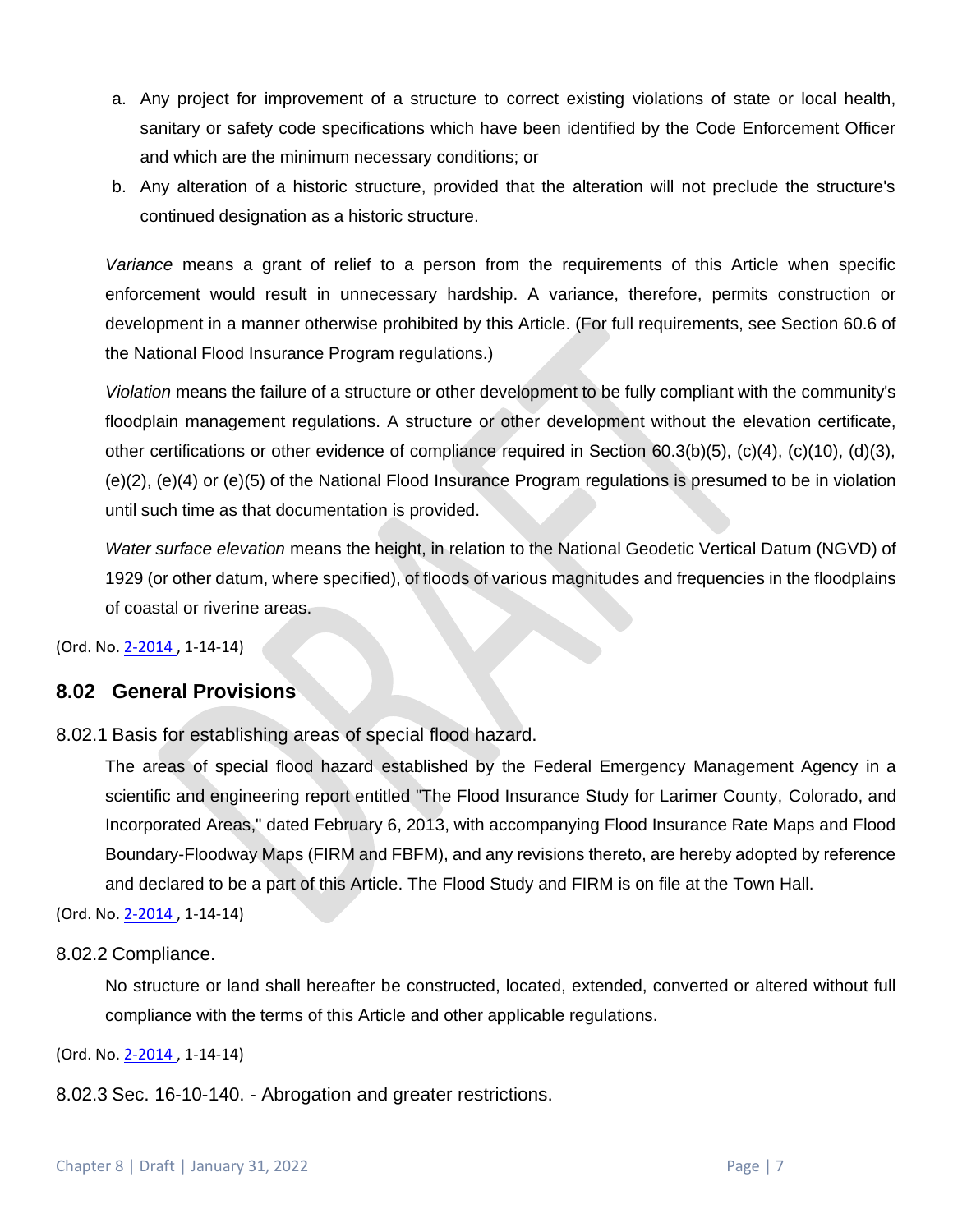This Article is not intended to repeal, abrogate or impair any existing easements, covenants or deed restrictions. However, where this Article and another Code provision, easement, covenant or deed restriction conflict or overlap, whichever imposes the more stringent restrictions shall prevail.

#### (Ord. No[. 2-2014 ,](http://newords.municode.com/readordinance.aspx?ordinanceid=823163&datasource=ordbank) 1-14-14)

#### 8.02.4 Interpretation.

- A. In the interpretation and application of this Article, all provisions shall be:
	- 1. Considered as minimum requirements;
	- 2. Liberally construed in favor of the Town; and
	- 3. Deemed neither to limit nor repeal any other powers granted under state statutes.

#### (Ord. No[. 2-2014 ,](http://newords.municode.com/readordinance.aspx?ordinanceid=823163&datasource=ordbank) 1-14-14)

8.02.5 Warning and disclaimer of liability.

The degree of flood protection required by this Article is considered reasonable for regulatory purposes and is based on scientific and engineering considerations. On rare occasions, greater floods can and will occur and flood heights may be increased by man-made or natural causes. This Article does not imply that land outside the areas of special flood hazard or uses permitted within such areas will be free from flooding or flood damages. This Article shall not create liability on the part of the Town, any officer or employee thereof for any flood damages that result from reliance on this Article or any administrative decision lawfully made thereunder.

(Ord. No[. 2-2014 ,](http://newords.municode.com/readordinance.aspx?ordinanceid=823163&datasource=ordbank) 1-14-14)

### **8.03 Administration**

8.03.1 Floodplain Development Permit

A floodplain development permit shall be required to ensure conformance with the provisions of this Article.

8.03.2 Designation of Town official for administration.

The Town Planning Director is hereby appointed to administer and implement this Chapter by granting or denying development permit applications in accordance with its provisions and other appropriate sections of 44 C.F.R. (National Flood Insurance Program Regulations) pertaining to floodplain management.

- 8.03.3 Duties and responsibilities of Floodplain Administrator.
	- A. Duties and responsibilities of the Floodplain Administrator shall include, but not be limited to, the following:
	- 1. Maintain and hold open for public inspection all records pertaining to the provisions of this Article.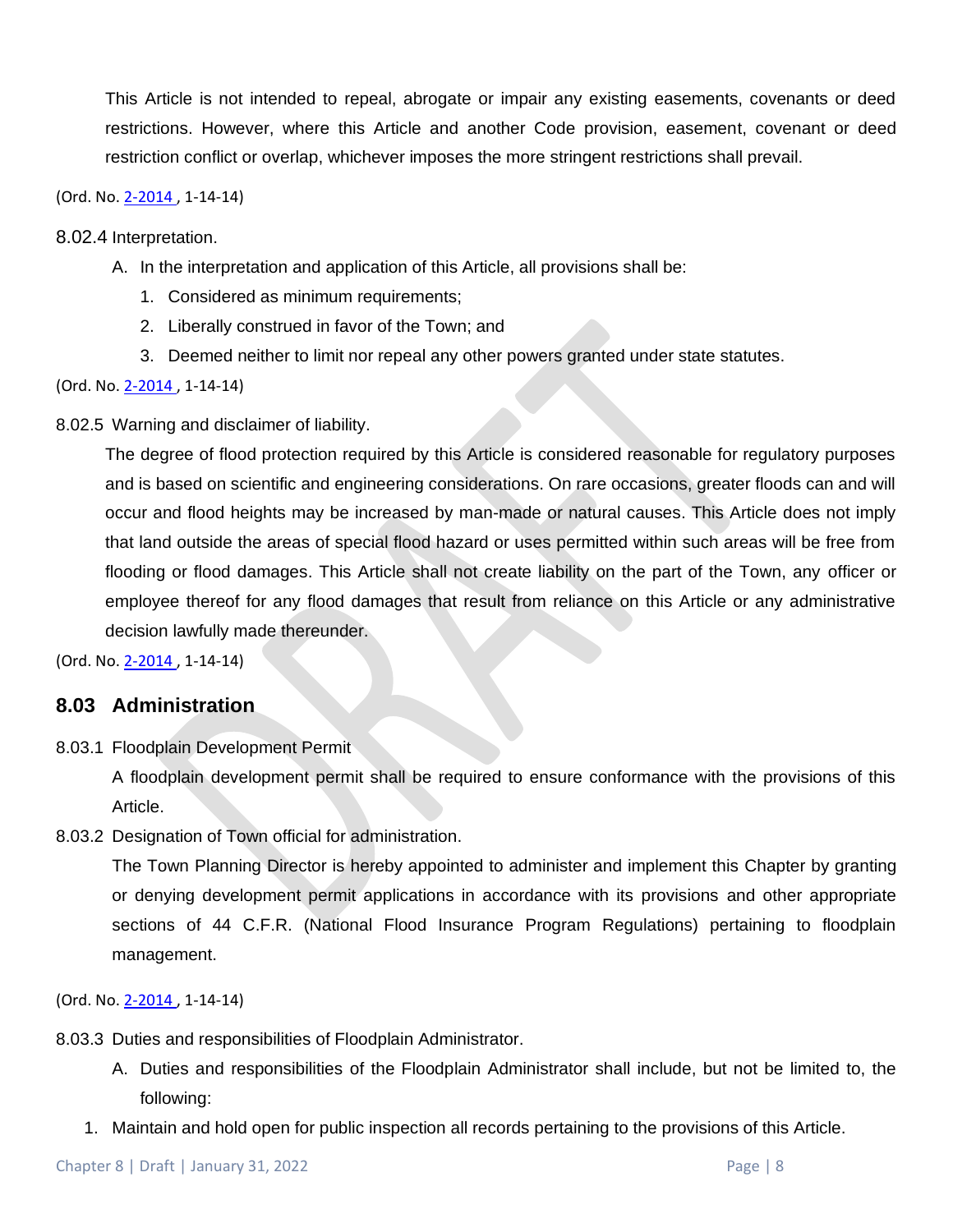- 2. Review, approve, or deny all required floodplain development permit applications to determine whether the proposed building site, including the placement of manufactured homes, will be reasonably safe from flooding.
- 3. Review proposed development applications to assure that all necessary permits have been obtained from those federal state or local governmental agencies (including Section 404 of the Federal Water Pollution Control Act amendments of 1972, 33 U.S.C. § 1334) from which prior approval is required.
- 4. Where interpretation is needed as to the exact location of the boundaries of the areas of special flood hazards (for example, where there appears to be a conflict between a mapped boundary and actual field conditions), make the necessary interpretation.
- 5. Notify, in riverine situations, adjacent communities and the Colorado Water Conservation Board, prior to any alteration or relocation of a watercourse, and submit evidence of such notification to the Federal Emergency Management Agency.
- 6. Assure that the flood-carrying capacity within the altered or relocated portion of any watercourse is maintained.
- 7. When base flood elevation has not been provided in accordance with Section 16-10-120 of this Article, obtain, review and reasonably utilize any base flood elevation data and floodway data available from a federal, state or other source, in order to administer the provisions of this Chapter.
- 8. When a regulatory floodway has not been designated, require that no new construction, substantial improvements or other development, including fill, shall be permitted within Zones A1-30 and AE on the community's FIRM, unless it is demonstrated that the cumulative effect of the proposed development, when combined with all other existing and anticipated development, will not increase the water surface elevation of the base flood more than one-half (½) foot at any point within the community.

- 8.03.4 Permit procedures.
	- A. The Town Clerk shall accept applications on forms including but not limited to the following information: plans in duplicate drawn to scale showing the location, dimensions and elevation of proposed landscape alterations, existing and proposed structures, including the placement of manufactured homes and the location of the foregoing in relation to areas of special flood hazard. Additionally, the following information is required:
		- 1. Elevation (in relation to mean sea level) of the lowest floor (including basement) of all new and substantially improved structures;
		- 2. Elevation in relation to mean sea level to which any nonresidential structure shall be floodproofed;
		- 3. A certificate from a registered professional engineer or architect that the nonresidential floodproofed structure shall meet the floodproofing criteria of **Section 16-10-120 above**;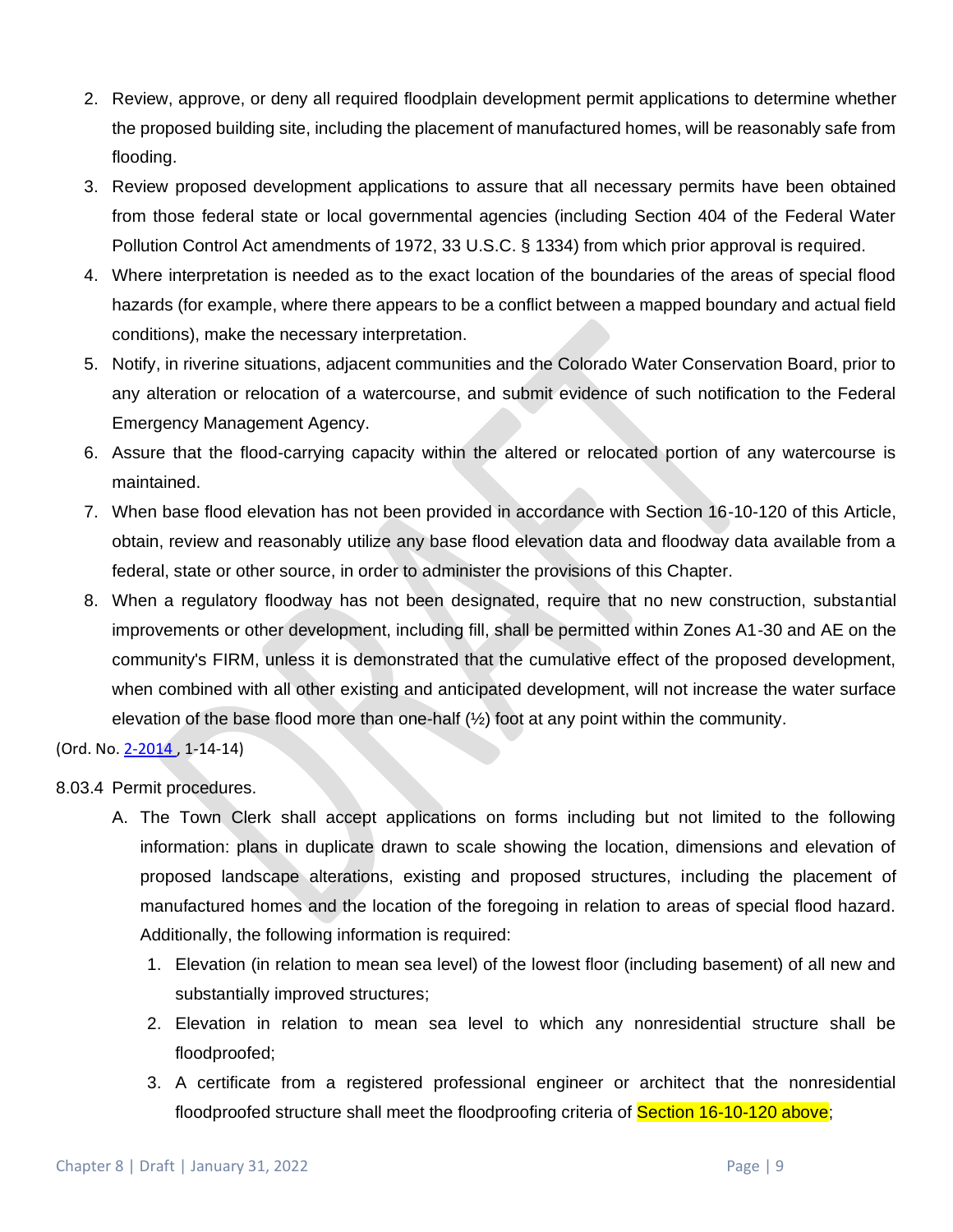- 4. Description of the extent to which any watercourse or natural drainage will be altered or relocated as a result of proposed development.
- B. Approval or denial of a development permit by the Town shall be based on all of the provisions of this Article and the following relevant factors:
	- 1. The danger to life and property due to flooding or erosion damage;
	- 2. The susceptibility of the proposed facility and its contents to flood damage and the effect of such damage on the individual owner;
	- 3. The danger that materials may be swept onto other lands to the injury of others;
	- 4. The compatibility of the proposed use with existing and anticipated development;
	- 5. The safety of access to the property in times of flood for ordinary and emergency vehicles;
	- 6. The costs of providing governmental services during and after flood conditions, including maintenance and repair of streets and bridges and public utilities and facilities such as sewer, gas, electrical and water systems;
	- 7. The expected heights, velocity, duration, rate of rise and sediment transport of the floodwaters and the effects of wave action, if applicable, expected at the site;
	- 8. The necessity to the facility of a waterfront location, where applicable;
	- 9. The availability of alternative locations not subject to flooding or erosion damage for the proposed use; and
	- 10. The relationship of the proposed use to the Comprehensive Plan for that area.
- C. All variances shall follow the procedures set forth in Section 2.22
	- 1. Variances shall not be issued within any designated floodway if any increase in flood levels during the base flood discharge would result.
	- 2. Variances may be issued for the repair or rehabilitation of historic structures upon a determination that the proposed repair or rehabilitation will not preclude the structure's continued designation as a historic structure and the variance is the minimum necessary to preserve the historic character and design of the structure.
	- 3. Variances shall only be issued upon a determination that the variance is the minimum necessary, considering the flood hazard, to afford relief.
	- 4. Variances shall only be issued upon:
		- a. Showing a good and sufficient cause;
		- b. A determination that failure to grant the variance would result in exceptional hardship to the applicant; and
		- c. determination that the granting of a variance will not result in increased flood heights, additional threats to public safety or extraordinary public expense, create nuisances, cause fraud on or victimization of the public, or conflict with existing local laws or ordinances.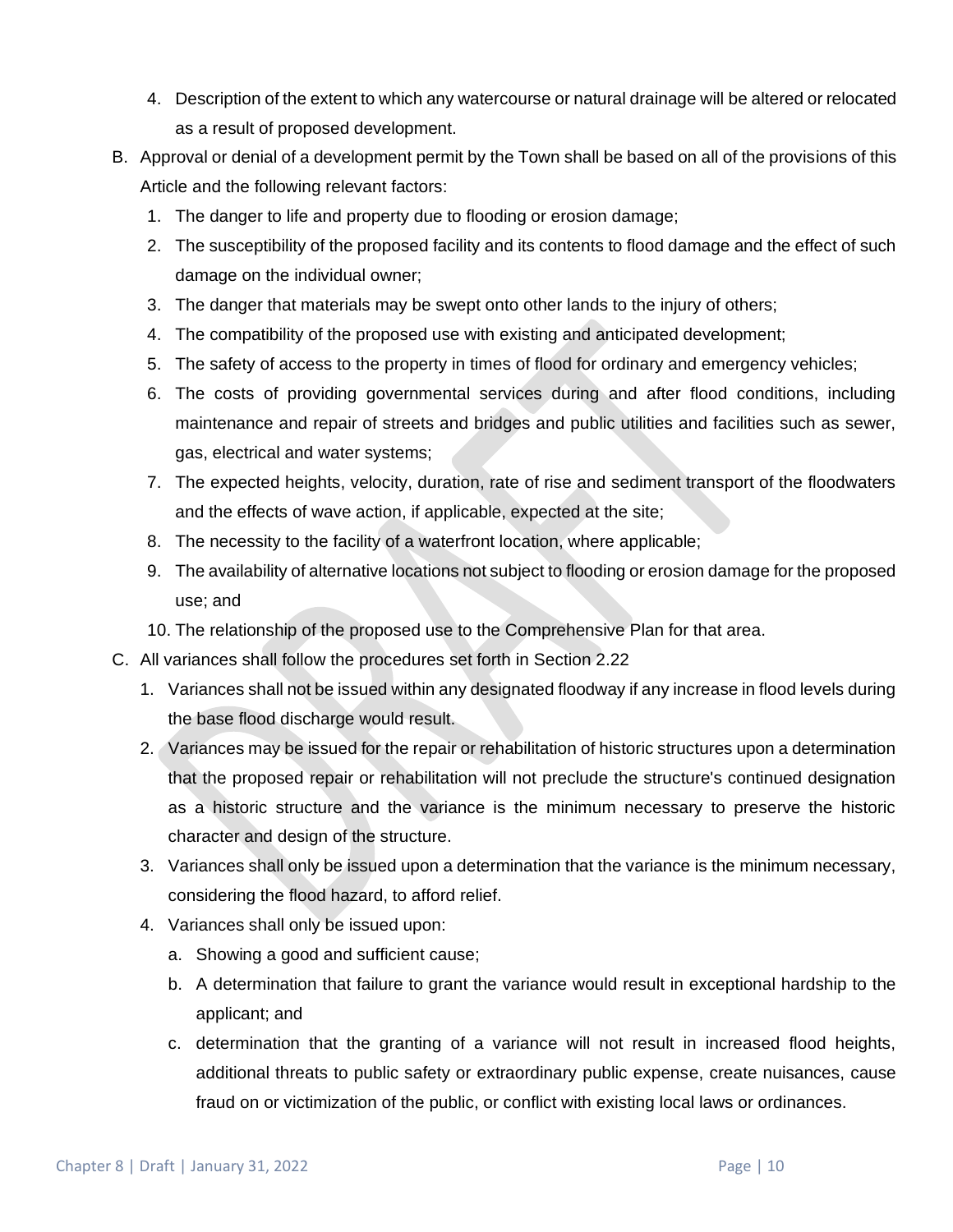5. Any applicant to whom a variance is granted shall be given written notice that the structure will be permitted to be built with the lowest floor elevation below the base flood elevation and that the cost of flood insurance will be commensurate with the increased risk resulting from the reduced lowest floor elevation.

(Ord. No. 2-2014, 1-14-14)

(Ord. No[. 2-2014 ,](http://newords.municode.com/readordinance.aspx?ordinanceid=823163&datasource=ordbank) 1-14-14)

(Ord. No[. 2-2014 ,](http://newords.municode.com/readordinance.aspx?ordinanceid=823163&datasource=ordbank) 1-14-14)

# **8.04 Standards for Flood Hazard Reduction**

8.04.1 General standards for flood hazard reduction.

In all areas of special flood hazards, the following provisions are required for all new construction and substantial improvements:

- A. Anchoring. All new construction or substantial improvements shall be designed or modified and adequately anchored to prevent flotation, collapse or lateral movement of the structure resulting from hydrodynamic and hydrostatic loads, including the effects of buoyancy.
	- 1. All manufactured homes shall be anchored to resist floatation, collapse, or lateral movement by providing over-the-top and frame ties to ground anchors as follows:
	- 2. Over-the-top ties shall be provided at each of the four (4) corners of the manufactured home, with two (2) additional ties per side at intermediate locations, with manufactured homes less than fifty (50) feet long requiring four (4) additional ties per side;
	- 3. Frame ties shall be provided at each corner of the home with five (5) additional ties per side at intermediate points, with manufactured homes less than fifty (50) feet long requiring four (4) additional ties per side;
	- 4. All components of the anchoring system be capable of carrying a force of four thousand four hundred (4,400) pounds; and
	- 5. Any structural additions to the manufactured home shall be similarly anchored.
- B. Construction materials and methods.
	- 1. All new construction or substantial improvements shall be constructed by methods and practices that minimize flood damage.
	- 2. All new construction or substantial improvements shall be constructed with materials resistant to flood damage.
	- 3. All new construction or substantial improvements shall be constructed with electrical, heating, ventilation, plumbing and air-conditioning equipment and other service facilities that are designed and/or located so as to prevent water from entering or accumulating within the components during conditions of flooding.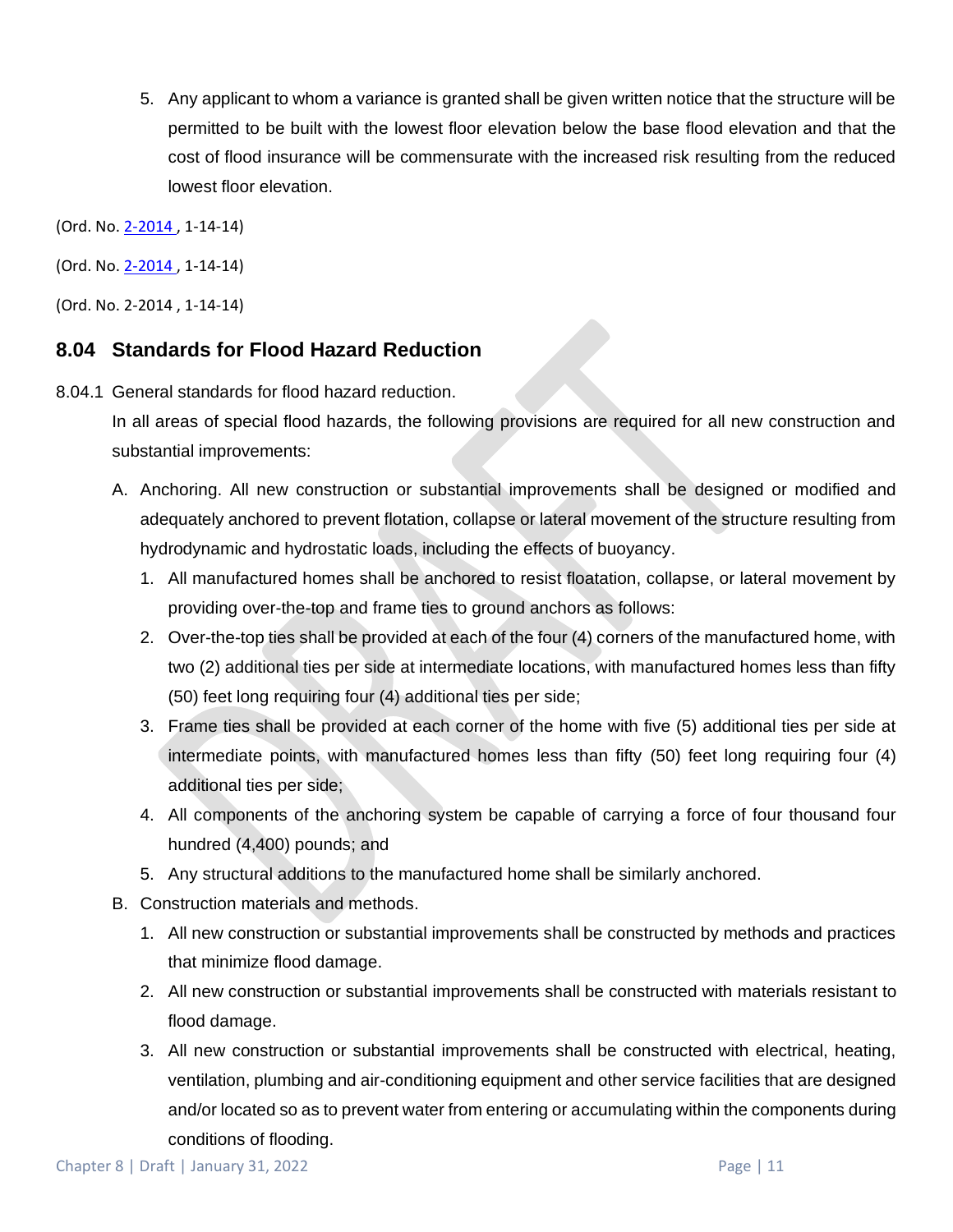- C. Utilities.
	- 1. All new and replacement water supply systems shall be designed to minimize or eliminate infiltration of floodwaters into the systems;
	- 2. New and replacement sanitary sewage systems shall be designed to minimize or eliminate infiltration of floodwaters into the systems and discharge from the systems into floodwaters; and
	- 3. On-site waste disposal systems shall be located to avoid impairment to them or contamination from them during flooding.
- D. Subdivision proposals.
	- 1. All subdivision proposals including the placement of manufactured home parks and subdivisions shall be consistent with this Chapter;
	- 2. Base flood elevation data shall be generated for subdivision proposals and other proposed development including the placement of manufactured home parks and subdivisions which is greater than fifty (50) lots or five (5) acres (whichever is less) if not otherwise provided pursuant to this Section.
	- 3. All subdivision proposals including the placement of manufactured home parks and subdivisions shall have adequate drainage provided to reduce exposure to flood hazards; and
	- 4. All subdivision proposals including the placement of manufactured home parks and subdivisions shall have public utilities and facilities, such as sewer, gas, electrical and water systems, located and constructed to minimize or eliminate flood damage.
- E. Encroachments. In Zones AE and AH the cumulative effect of any proposed development, when combined with all other existing and anticipated development, shall not increase the water surface elevation of the base flood more than one-half (½) foot at any point. In areas of special flood hazards, where base flood elevation data has not been provided, the cumulative effect of any proposed development, when combined with all other existing and anticipated development, shall not increase the water surface elevation of the base flood more than one (1) foot at any point.

- 8.04.2 Specific standards for flood hazard reduction.
	- A. In all areas of special flood hazards where base flood elevation data has been provided as set forth herein, the following provisions are required:
		- 1. *Residential construction*. New construction and substantial improvement of any residential structure shall have the lowest floor (including basement), electrical, heating, ventilation, plumbing and air condition equipment and other service facilities (including ductwork) elevated a minimum of twelve (12) inches above the base flood elevation. A registered professional engineer, architect or land surveyor shall submit a certification to the Floodplain Administrator that the standard of this Subsection is satisfied.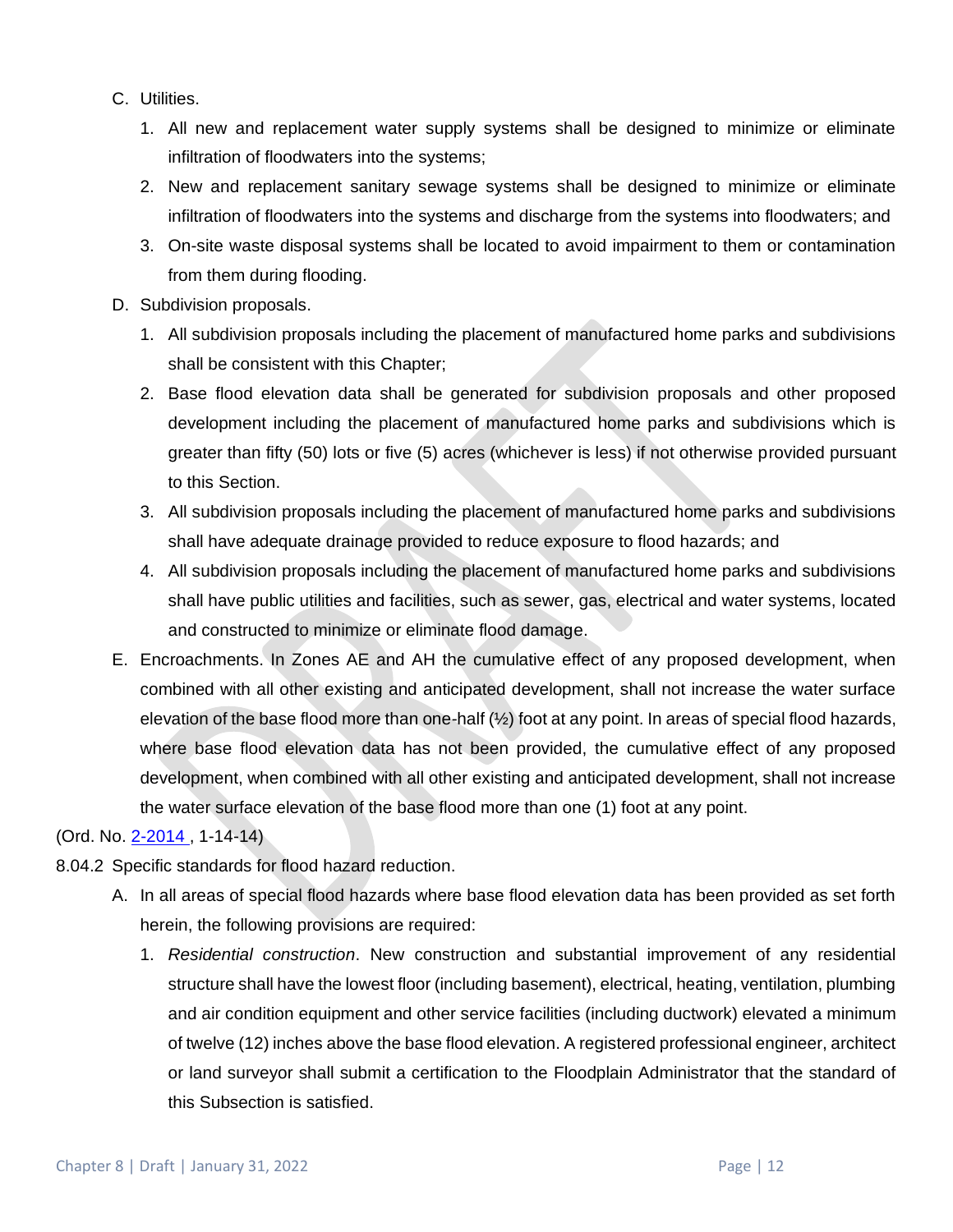- 2. *Nonresidential construction*. New construction and substantial improvement of any commercial, industrial or other nonresidential structure shall either have the lowest floor (including basement) elevated a minimum of twelve (12) inches above the base flood level or, together with attendant utility and sanitary facilities, be designed so that, below the base flood level, the structure is watertight with walls substantially impermeable to the passage of water and with structural components having the capability of resisting hydrostatic and hydrodynamic loads and effects of buoyancy. A registered professional engineer or architect shall develop and/or review structural design, specifications and plans for the construction and shall certify that the design and methods of construction are in accordance with accepted standards of practice as outlined in this Subsection. A record of such certification which includes the specific elevation (in relation to mean sea level) to which such structures are floodproofed shall be maintained by the Floodplain Administrator.
- 3. Enclosures, new construction and substantial improvements, with fully enclosed areas below the lowest floor that are usable solely for parking of vehicles, building access or storage in an area other than a basement and which are subject to flooding shall be designed to automatically equalize hydrostatic flood forces on exterior walls by allowing for the entry and exit of floodwaters. Designs for meeting this requirement must either be certified by a registered professional engineer or architect or meet or exceed the following minimum criteria:
	- a. A minimum of two (2) openings having a total net area of not less than one (1) square inch for every square foot of enclosed area subject to flooding shall be provided.
	- b. The bottom of all openings shall be no higher than one (1) foot above grade.
	- c. Openings may be equipped with screens, louvers, valves or other coverings or devices, provided that they permit the automatic entry and exit of floodwaters.
- 4. *Manufactured homes*.
	- a. All manufactured homes to be placed within Zone A on the Town's FHBM or FIRM shall be installed using methods and practices which minimize flood damage. For the purposes of this requirement, manufactured homes must be elevated and anchored to resist flotation, collapse or lateral movement. Methods of anchoring may include, but are not limited to, use of over-the-top or frame ties to ground anchors. This requirement is in addition to applicable state and local anchoring requirements for resisting wind forces.
	- b. All manufactured homes that are placed or substantially improved within Zones A1-30, AH and AE on the Town's FIRM on sites (i) outside of a manufactured home park or subdivision, (ii) in a new manufactured home park or subdivision, (iii) in an expansion to an existing manufactured home park or subdivision, or (iv) in an existing manufactured home park or subdivision on which a manufactured home has incurred substantial damage as a result of a flood, shall be elevated on a permanent foundation such that the lowest floor of the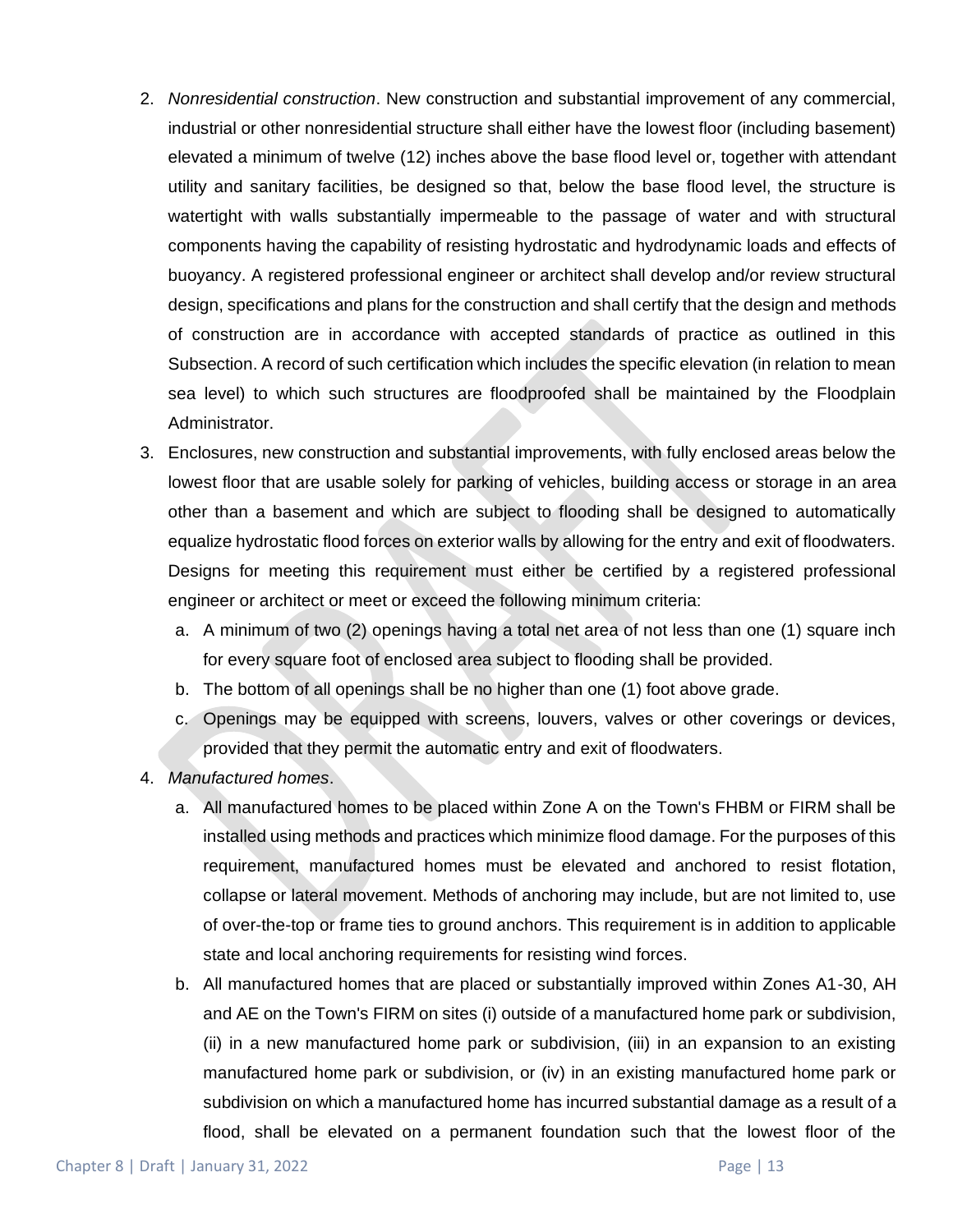manufactured home is elevated a minimum of twelve (12) inches above the base flood elevation, and be securely anchored to an adequately anchored foundation system to resist flotation, collapse and lateral movements.

- c. Manufactured homes that are placed or substantially improved on sites in an existing manufactured home park or subdivision with Zones A1-30, AH and AE on the Town's FIRM that are not subject to the provisions of this Paragraph shall be elevated so that either:
	- i. The lowest floor of the manufactured home is a minimum of twelve (12) inches above the base flood elevation; or
	- ii. The manufactured home chassis is supported by reinforced piers or other foundation elements of at least equivalent strength that are no less than thirty-six (36) inches in height above grade and are securely anchored to an adequately anchored foundation system to resist flotation, collapse and lateral movement.
- 5. *Recreational vehicles.* Recreational vehicles that are placed on sites within Zones A1-30, AH and AE on the Town's FIRM shall either:
	- a. Be on the site for fewer than one hundred eighty (180) consecutive days;
	- b. Be fully licensed and ready for highway use; or
	- c. Meet the permit requirements of Section 16-10-240 of this Article and the elevation and anchoring requirements for manufactured homes in Paragraph (4) above. A recreational vehicle is ready for highway use if it is on its wheels or jacking system, is attached to the site only by quick-disconnect types utilities and security devices and has no permanently attached additions.

- 8.04.3 Standards for areas of shallow flooding (AO/AH Zones).
	- A. Located within the Special Flood Hazard Area are areas designated as shallow flooding. These areas have special flood hazards associated with base flood depths of one (1) to three (3) feet where a clearly defined channel does not exist and where the path of flooding is unpredictable and where velocity flow may be evident. Such flooding is characterized by ponding or sheet flow; therefore, the following provisions apply:
		- 1. *Residential construction*. All new construction and Substantial Improvements of residential structures must have the lowest floor (including basement), electrical, heating, ventilation, plumbing, and air conditioning equipment and other service facilities (including ductwork), elevated above the highest adjacent grade at least one foot above the depth number specified in feet on the community's FIRM (at least three feet if no depth number is specified). Upon completion of the structure, the elevation of the lowest floor, including basement, shall be certified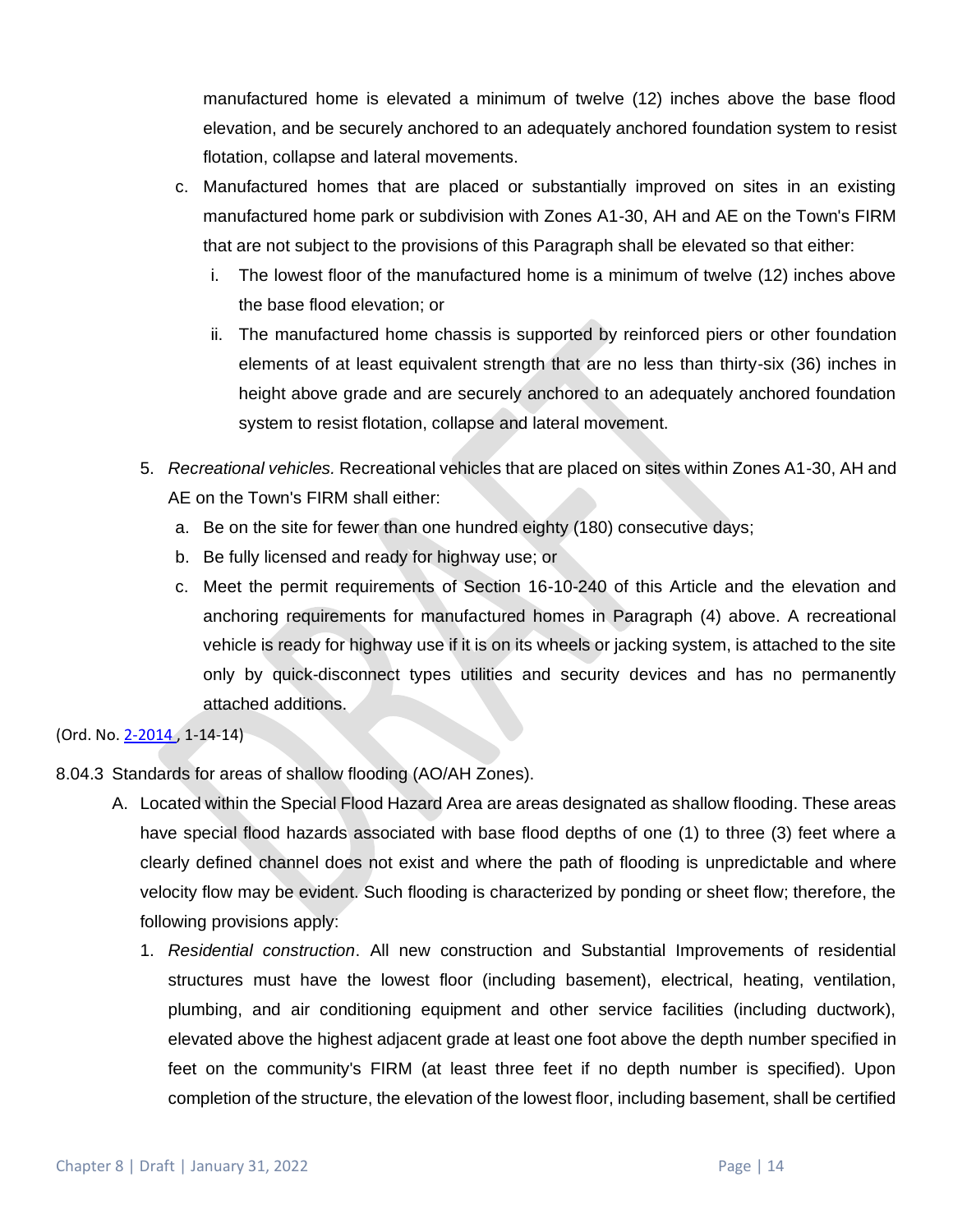by a registered Colorado Professional Engineer, architect, or land surveyor. Such certification shall be submitted to the Floodplain Administrator.

- 2. *Nonresidential construction*. With the exception of critical facilities, all new construction and Substantial Improvements of non-residential structures, must have the lowest floor (including basement), electrical, heating, ventilation, plumbing, and air conditioning equipment and other service facilities (including ductwork), elevated above the highest adjacent grade at least one foot above the depth number specified in feet on the community's FIRM (at least three feet if no depth number is specified), or together with attendant utility and sanitary facilities, be designed so that the structure is watertight to at least one foot above the base flood level with walls substantially impermeable to the passage of water and with structural components having the capability of resisting hydrostatic and hydrodynamic loads of effects of buoyancy. A registered Colorado Professional Engineer or architect shall submit a certification to the Floodplain Administrator that the standards of this Section are satisfied.
- B. Within Zones AH or AO, adequate drainage paths around structures on slopes are required to guide flood waters around and away from proposed structures.

(Ord. No[. 2-2014 ,](http://newords.municode.com/readordinance.aspx?ordinanceid=823163&datasource=ordbank) 1-14-14)

- 8.04.4 Floodways.
	- A. Floodways are administrative limits and tools used to regulate existing and future floodplain development. The State of Colorado has adopted floodway standards that are more stringent than the FEMA minimum standard (see definition). Located within special flood hazard areas are areas designated as floodways. Since the floodway is an extremely hazardous area due to the velocity of floodwaters which carry debris, potential projectiles and erosion potential, the following provisions shall apply:
		- 1. Encroachments are prohibited, including fill, new construction, substantial improvements and other development within the adopted regulatory floodway unless it has been demonstrated through hydrologic and hydraulic analyses performed by a licensed Colorado Professional Engineer and in accordance with standard engineering practice that the proposed encroachment would not result in any increase (requires a no-rise certification) in flood levels within the community during the occurrence of the base flood discharge.
		- 2. Under the provisions of 44 CFR Chapter 1, Section 65.12, of the National Flood Insurance Regulations, a community may permit encroachments within the adopted regulatory floodway that would result in an increase in base flood elevations, provided that the community first applies for a CLOMR and floodway revision through FEMA.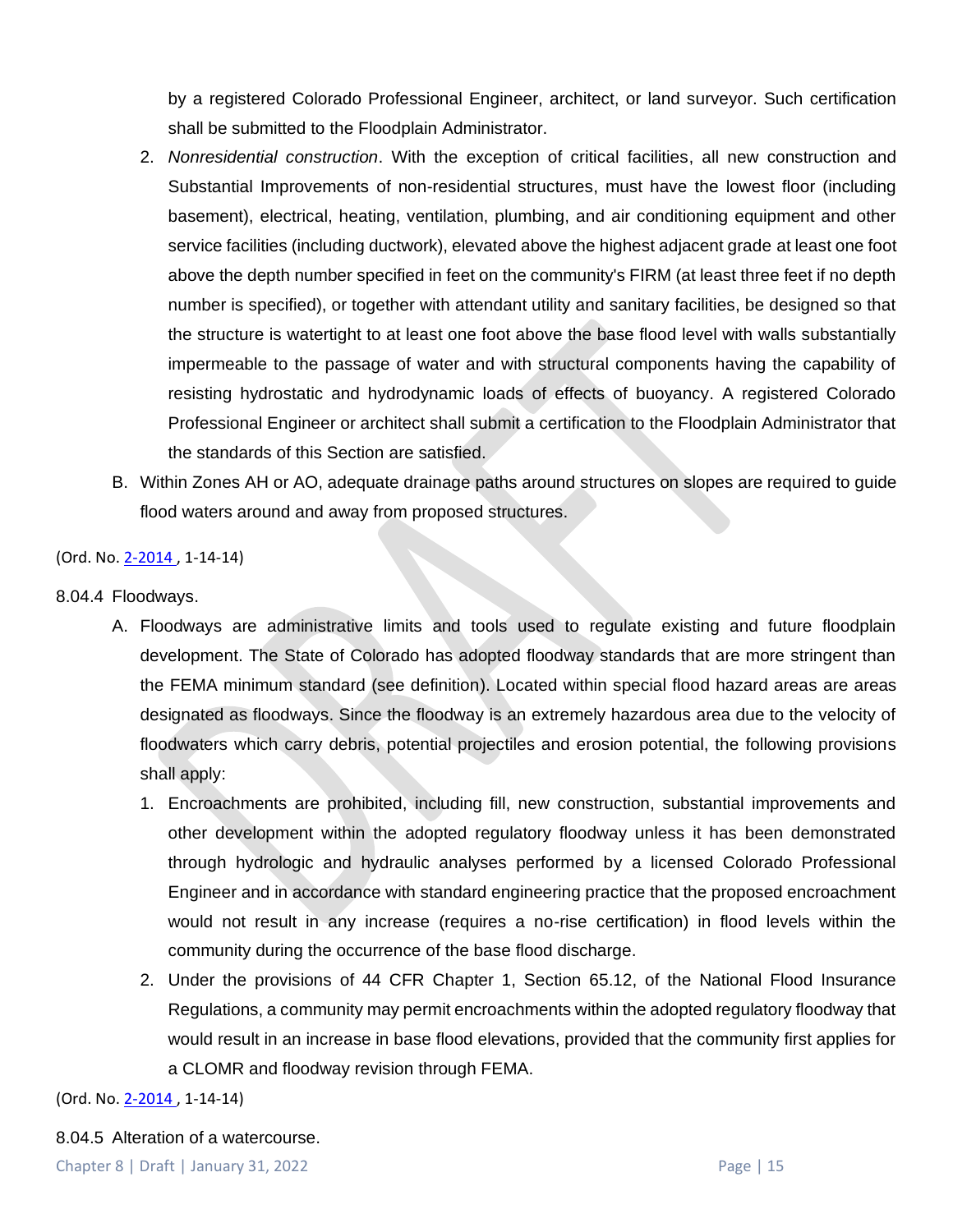- A. For all proposed developments that alter a watercourse within a special flood hazard area, the following standards apply:
	- 1. Channelization and flow diversion projects shall appropriately consider issues of sediment transport, erosion, deposition, and channel migration and properly mitigate potential problems through the project as well as upstream and downstream of any improvement activity. A detailed analysis of sediment transport and overall channel stability should be considered, when appropriate, to assist in determining the most appropriate design.
	- 2. Channelization and flow diversion projects shall evaluate the residual 100-year floodplain.
	- 3. Any channelization or other stream alteration activity proposed by a project proponent must be evaluated for its impact on the regulatory floodplain and be in compliance with all applicable Federal, State and local floodplain rules, regulations and ordinances.
	- 4. Any stream alteration activity shall be designed and sealed by a registered Colorado Professional Engineer or Certified Professional Hydrologist.
	- 5. All activities within the regulatory floodplain shall meet all applicable Federal, State and Town floodplain requirements and regulations.
	- 6. Within the regulatory floodway, stream alteration activities shall not be constructed unless the project proponent demonstrates through a floodway analysis and report, sealed by a registered Colorado Professional Engineer, that there is not more than a 0.00-foot rise in the proposed conditions compared to existing conditions floodway resulting from the project, otherwise known as a no-rise certification, unless the community first applies for a CLOMR and floodway revision.
	- 7. Maintenance shall be required for any altered or relocated portions of watercourses so that the flood-carrying capacity is not diminished.

- 8.04.6 Properties removed from the floodplain by fill.
	- A. A floodplain development permit shall not be issued for the construction of a new structure or addition to an existing structure on a property removed from the floodplain by the issuance of a FEMA Letter of Map Revision Based on Fill (LOMR-F), unless such new structure or addition complies with the following:
		- 1. *Residential construction*. The lowest floor (including basement), electrical, heating, ventilation, plumbing, and air conditioning equipment and other service facilities (including ductwork), must be elevated to one foot above the base flood elevation that existed prior to the placement of fill.
		- 2. *Nonresidential construction*. The lowest floor (including basement), electrical, heating, ventilation, plumbing, and air conditioning equipment and other service facilities (including ductwork), must be elevated to one foot above the base flood elevation that existed prior to the placement of fill, or together with attendant utility and sanitary facilities be designed so that the structure or addition

is watertight to at least one foot above the base flood level that existed prior to the placement of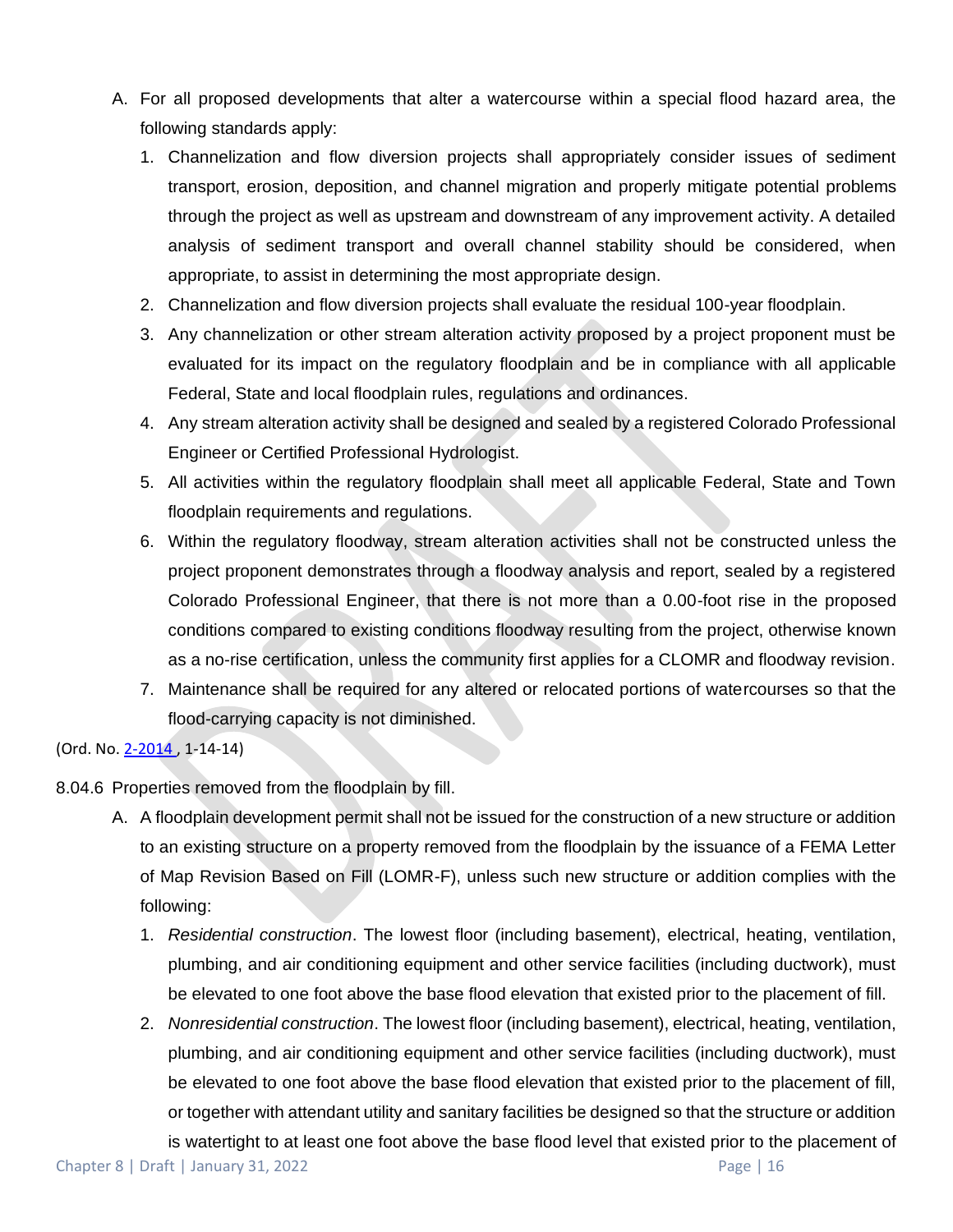fill with walls substantially impermeable to the passage of water and with structural components having the capability of resisting hydrostatic and hydrodynamic loads of effects of buoyancy.

(Ord. No[. 2-2014 ,](http://newords.municode.com/readordinance.aspx?ordinanceid=823163&datasource=ordbank) 1-14-14)

### 8.04.7 Standards for critical facilities.

- A. A critical facility is a structure or related infrastructure, but not the land on which it is situated, as specified in Rule 6 of the Rules and Regulations for Regulatory Floodplains in Colorado, that if flooded may result in significant hazards to public health and safety or interrupt essential services and operations for the community at any time before, during and after a flood.
- B. Classification of critical facilities. It is the responsibility of the Town Board of Trustees to identify and confirm that specific structures in their community meet the following criteria:
- C. Critical facilities are classified under the following categories: (a) essential services; (b) hazardous materials; (c) at-risk populations; and (d) vital to restoring normal services.
- D. Essential services facilities include:
	- 1. Public safety (police stations, fire and rescue stations, emergency vehicle and equipment storage, and, emergency operation centers);
	- 2. Emergency medical (hospitals, ambulance service centers, urgent care centers having emergency treatment functions, and non-ambulatory surgical structures but excluding clinics, doctors' offices, and non-urgent care medical structures that do not provide these functions);
	- 3. Designated emergency shelters;
	- 4. Communications (main hubs for telephone, broadcasting equipment for cable systems, satellite dish systems, cellular systems, television, radio, and other emergency warning systems, but excluding towers, poles, lines, cables, and conduits);
	- 5. Public utility plant facilities for generation and distribution (hubs, treatment plants, substations and pumping stations for water, power and gas, but not including towers, poles, power lines, buried pipelines, transmission lines, distribution lines, and service lines); and
	- 6. Air transportation lifelines (airports (municipal and larger), helicopter pads and structures serving emergency functions, and associated infrastructure (aviation control towers, air traffic control centers, and emergency equipment aircraft hangars).
- E. Specific exemptions to this category include wastewater treatment plants (WWTP), non-potable water treatment and distribution systems, and hydroelectric power generating plants and related appurtenances.
- F. Public utility plant facilities may be exempted if it can be demonstrated to the satisfaction of the Town Board of Trustees that the facility is an element of a redundant system for which service will not be interrupted during a flood. At a minimum, it shall be demonstrated that redundant facilities are available (either owned by the same utility or available through an intergovernmental agreement or other contract) and connected, the alternative facilities are either located outside of the 100-year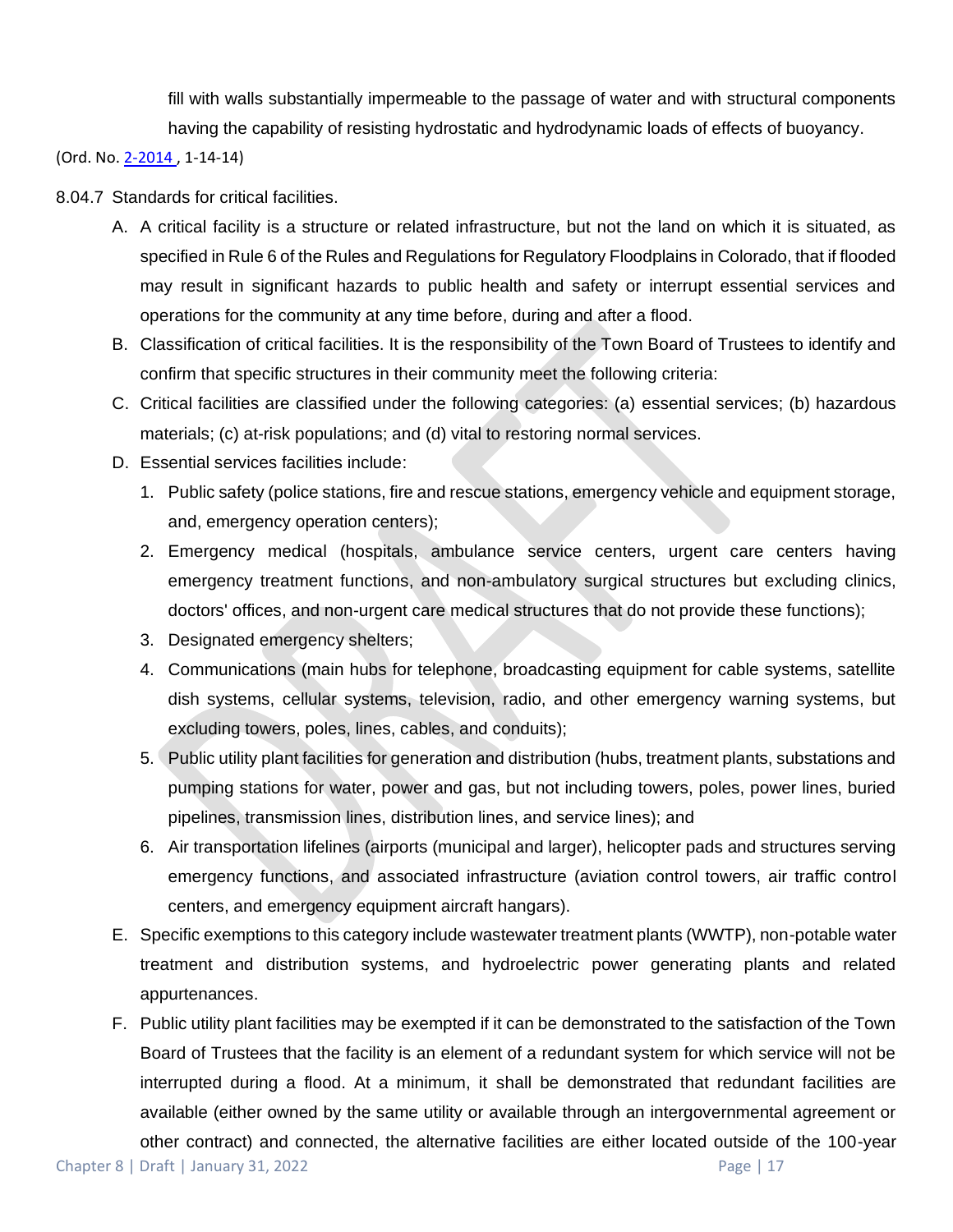floodplain or are compliant with the provisions of this Article, and an operations plan is in effect that states how redundant systems will provide service to the affected area in the event of a flood. Evidence of ongoing redundancy shall be provided to the Town Board of Trustees on an as-needed basis upon request.

- G. Hazardous materials facilities are comprised of facilities that produce or store highly volatile, flammable, explosive, toxic and/or water-reactive materials and may include:
	- 1. Chemical and pharmaceutical plants (chemical plant, pharmaceutical manufacturing);
	- 2. Laboratories containing highly volatile, flammable, explosive, toxic and/or water-reactive materials;
	- 3. Refineries;
	- 4. Hazardous waste storage and disposal sites; and
	- 5. Above ground gasoline or propane storage or sales centers.
- H. Facilities shall be determined to be critical facilities if they produce or store materials in excess of threshold limits. If the owner of a facility is required by the Occupational Safety and Health Administration (OSHA) to keep a Material Safety Data Sheet (MSDS) on file for any chemicals stored or used in the work place, and the chemical(s) is stored in quantities equal to or greater than the threshold planning quantity (TPQ) for that chemical, then that facility shall be considered to be a Critical Facility. The TPQ for these chemicals is: either five hundred (500) pounds or the TPQ listed (whichever is lower) for the three hundred fifty-six (356) chemicals listed under 40 C.F.R. § 302 (2010), also known as Extremely Hazardous Substances (EHS); or 10,000 pounds for any other chemical. This threshold is consistent with the requirements for reportable chemicals established by the Colorado Department of Health and Environment. OSHA requirements for MSDS can be found in 29 C.F.R. § 1910 (2010). The Environmental Protection Agency (EPA) regulation "Designation, Reportable Quantities, and Notification," 40 C.F.R. § 302 (2010) and OSHA regulation "Occupational Safety and Health Standards," 29 C.F.R. § 1910 (2010) are incorporated herein by reference and include the regulations in existence at the time of the promulgation this ordinance, but exclude later amendments to or editions of the regulations.
- I. Specific exemptions to this category include:
	- 1. Finished consumer products within retail centers and households containing hazardous materials intended for household use, and agricultural products intended for agricultural use.
	- 2. Buildings and other structures containing hazardous materials for which it can be demonstrated to the satisfaction of the local authority having jurisdiction by hazard assessment and certification by a qualified professional (as determined by the local jurisdiction having land use authority) that a release of the subject hazardous material does not pose a major threat to the public.
	- 3. Pharmaceutical sales, use, storage, and distribution centers that do not manufacture pharmaceutical products.